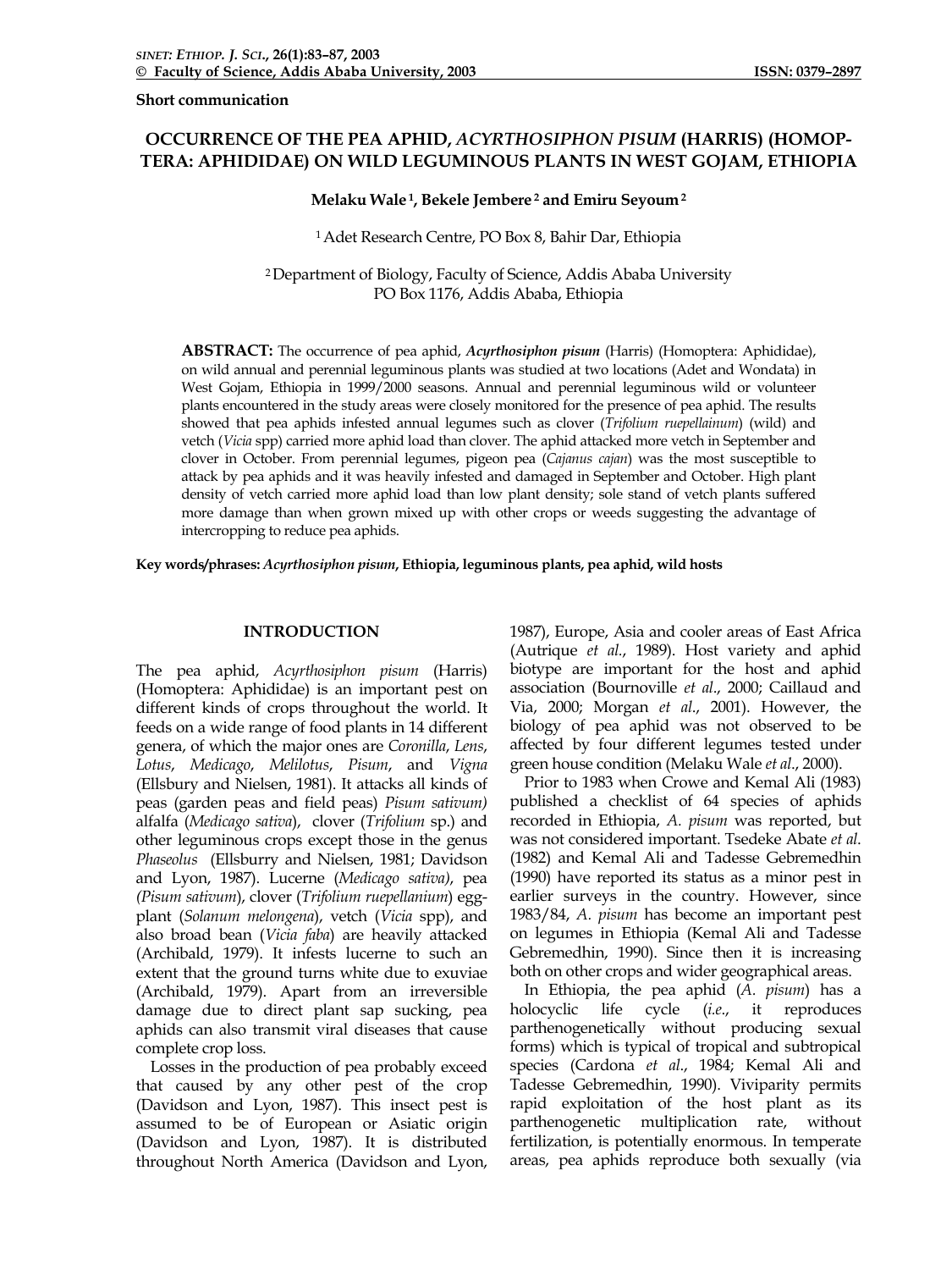eggs) during the winter and parthenogenetically during the summer (Davidson and Lyon, 1987).

To date, total (100%) crop failure has become common experience in many areas in Ethiopia (Andarge and Birhan, 1998). Farmers in Zema Valley of West Gojam, for example, have totally stopped field pea cultivation due to pea aphids and have shifted towards haricot bean production. The range of wild hosts of pea aphid and its mechanism of survival during the dry season is hardly known in Ethiopia and this experiment was carried out to fill the gap.

### **MATERIALS AND METHODS**

Two sites in West Gojam, Ethiopia, (Adet and Wondata, about 40 km from each other) were selected for the study during the 1999–2000 season. Annual and perennial leguminous wild or volunteer plants encountered in the study areas were closely monitored for the presence of pea aphid. Annual plants were sampled using 0.5 x 0.5 m2 quadrate, which were selected randomly. A total of 40 and 31 quadrates at Adet and Wondata were taken, respectively. Branches, leaves and pods of perennial legume trees were also sampled. At Adet and Wondata, 52 and 39 trees of pigeon pea were sampled.

The legume plant density was visually estimated to be in one of the categories of high (more than 50%), medium (25–50%) or low (less than 25%). The nature of the field was recorded whether it was a field margin, a crop field, a forage field, a natural pasture, a grassland or protected grazing land or not. This assessment was repeated about 3 times during the season (from September to January). For the annual legumes, the number of aphids was counted and recorded on a random sample of 10 plants per quadrate. In the case of leguminous perennial trees, the number of aphids per leaf and or (pod) was counted and recorded. Additional data recorded were the date when assessment was made, location, habitat and soil type. Soil type was determined visually by colour as black and red. At the same time, on each quadrate, the name of the host plant species carrying the aphid was recorded. Variation in aphid population among sampling sites and the plant species carrying them were statistically tested for significance using Chi-square (χ2) distribution according to the method stated by Service (1984). Similarly, the number of plants harbouring aphids and those, which did not, were analysed using  $\chi^2$ test. For testing the significance of the difference between two sample proportions, the following short chi-square test formula was used.

$$
\chi^2 = N(\text{AD-BC})^2 / (A+B)(\text{C+D})(A+C)(B+D)
$$

where A and B are the number of aphids that satisfy certain criteria, C and D those which do not, respectively. N denotes total sample size. Similarly, for comparing more than two sample proportions, the chi-square statistic used was:

$$
x^2 = \sum \left[ \left( o - e \right)^2 / e \right]
$$

where *o* and *e* are the observed and expected frequencies, respectively.

### **RESULTS**

#### *Levels of infestation on different plant species*

In the case of annual plants, pea aphid infested vetch (*Vicia* spp) and clover (*Trifolium ruepellainum*  Fresen) significantly ( $\chi^2$  = 245.69, p = 0.005). This was not found to be the case on lupine (*Lupinus*  spp) and alfalfa (*Medicago sativa* L.) (Table 1). Aphids infested flowers of clover, flowers, leaves and stems of vetch. Despite the search for its existence on many perennial leguminous trees, pea aphid was consistently found only on perennial pigeon pea (*Cajanus cajan*) plants throughout the year.

**Table 1. Plant species infested by pea aphid at Adet and Wondata, Ethiopia, in 1999/2000.**

| Number of                         | Host plant species | Total               |     |         |     |
|-----------------------------------|--------------------|---------------------|-----|---------|-----|
| plants                            |                    | Vetch Clover Lupine |     | Alfalfa |     |
| Infested plants<br>with pea aphid | 57                 | 57                  |     |         | 114 |
| Healthy                           |                    | 10                  | 100 | 78      | 195 |
| Total                             | 64                 | 67                  | 100 | 78      | 309 |

 $\chi^2$  = 245.69, p = 0.005, df = 3.

#### *Seasonal changes in infestation*

Clover plants were infested more in October when the plant flowered and set pods as compared to other times (Table 2). From December onwards, these plants almost disappeared except in very wet conditions such as near tap water, irrigation channels and streams. Although a few of them existed until January and February, many did not support the high proportion of aphids per plant as they did in October. Vetch plants were highly infested in September (Table 4); pigeon pea in September, October and November ( $\chi^2$  = 57.78, p = 0.005,  $df = 2$ ) (Table 3).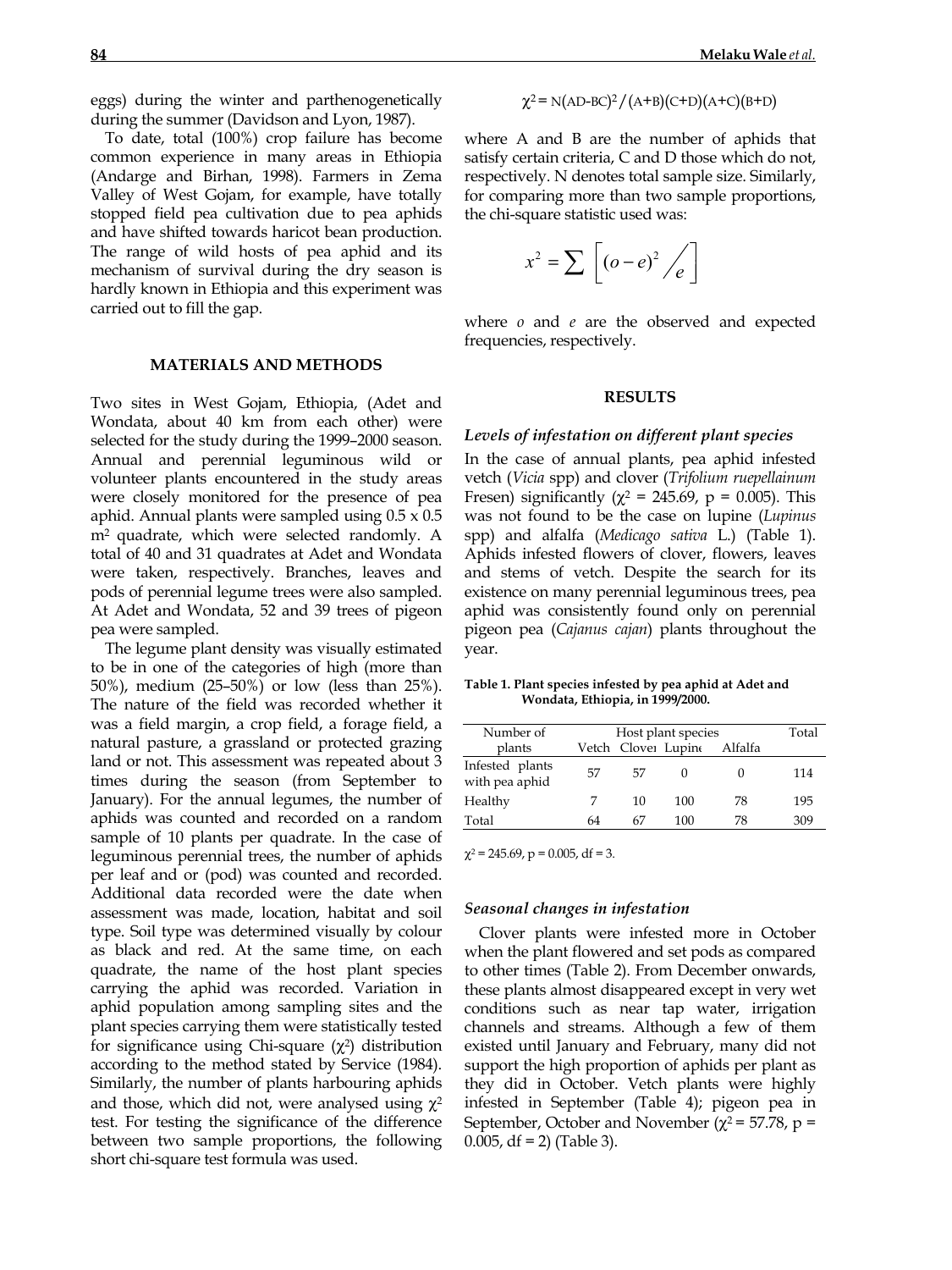**Table 2. Seasonal changes in pea aphid infestation on clover at Adet in 1999/2000.**

| Number of                 |      | Months |     |     |     |  |
|---------------------------|------|--------|-----|-----|-----|--|
| plants                    | Sept | Oct    | Nov | Jan |     |  |
| Infested by<br>pea aphids | 11   |        |     |     | 32  |  |
| Healthy                   | 50   | 13     | 40  | 57  | 160 |  |
| Total                     | 61   | 21     | 46  | 64  | 192 |  |

 $\chi^2$  = 8.978, p = 0.05, df = 3.

**Table 3. Seasonal changes in pea aphid infestation on pigeon pea at Adet in 1999/2000.**

| Number of       |     | Months     |     |       |
|-----------------|-----|------------|-----|-------|
| leaves/pods     | Oct | <b>Nov</b> | Ian | Total |
| Carrying aphids | 36  | 23         | З   | 62    |
| Without aphids  | Q   | 6          | 40  | 55    |
| Total           | 45  | 29         | 43  | 117   |

 $\chi^2$  = 57.78, p = 0.005, df = 2

**Table 4. Seasonal changes in pea aphid infestation on vetch at Adet in 1999/2000.**

| Number of               |      | Months |     |     |  |
|-------------------------|------|--------|-----|-----|--|
| plants                  | Sept | Nov    | Ian |     |  |
| Infested<br>with aphids | 61   |        | h   | 77  |  |
| Healthy                 | 12   | 40     | 70  | 151 |  |
| Total                   | 73   | 46     | 76  | 228 |  |

 $\chi^2$  = 119.44, p = 0.005, df = 2.

### *Pea aphid load*

Vetch plants were found carrying significantly more aphid load per plant than clover in all the survey areas (Table 5). Furthermore, vetch plants in the forage field were carrying more aphid load than vetch plants in a crop field margin (Table 6).

#### **Table 5. Pea aphid load by plant species at Adet in 1999/2000.**

| Number of plants               | Vetch | Clover | Total |
|--------------------------------|-------|--------|-------|
| With more than 5 aphids/ plant | 35    | 18     | 53    |
| Less than 5 aphids/ plant      | 22    | 39     | 61    |
| Total                          | 57    | 57     | 114   |

 $\chi^2$  = 10.2, p = 0.005, df = 1

#### **Table6. Effect of nature of field on pea aphid load on vetch at Adet in 1999/2000.**

| Number of plants                        | Vetch | Clover | Total |
|-----------------------------------------|-------|--------|-------|
| With more than 5 aphids/ plant          | 35    | 22     | .57   |
| Less than 5 aphids $\overline{I}$ plant | フフ    | 80     | 102   |
| Total                                   | 57    | 102    | 159   |

 $\chi^2$  = 25.23, p = 0.005, df = 1

# *Effect of location and plant density on level of infestion*

Vetch plants had higher plant density at Adet and carried more pea aphid load than lower density of plant at Wondata (Table 7).

**Table 7. Level of pea aphid infestation on vetch at different locations in September/ October 1999/2000.**

| Number of               | Location |      |       |
|-------------------------|----------|------|-------|
| plants                  | Wondata  | Adet | Total |
| Carrying pea aphids     |          |      |       |
| Not carrying pea aphids | -21      |      | 77    |
| Total                   | 1Һ       |      |       |

 $\chi^2$  = 36.71, p = 0.005, df = 1

## **DISCUSSION**

The present study indicated that some legumes are best hosts of pea aphid while others are not. Similar studies indicate that termis (*Lupinus termis*) does not support pea aphid and is largely resistant to pea aphid infestation (Mansour *et al*., 1982). Subsequent biochemical analysis showed that it was coumarin in termis that acted as a deterrent. Studies in Poland have shown that it is the alkaloids in the phloem sap of lupine plants that determine their resistance to attack by pea aphid (Wegorek and Krzymanska, 1971; 1975). In other countries, both lupine and alfalfa (Davidson and Lyon, 1987) and cowpea (*Vigna unguiculata*) and even cereal rye (*Secale cereale*) (Kaakeh and Dutcher, 1993) are some of the hosts of pea aphids. This indicates that secondary plant metabolites (*e.g*., alkaloid content) of some plant species could be variable when grown in different places and render some varieties to be resistant. The pea aphid biotype or biotypes that exist today on cultivated food legumes (faba bean, field pea, lentil, grass pea), forage legumes (vetch and pigeon pea), and wild legumes (clover) in Ethiopia might have evolved as a result of continuos adaptation only to these plants. Clover (*Trifolium ruepellanium*) is common weed in the cool highlands of Ethiopia (Stroud and Parker, 1989). However, we have as yet no information whether or not all pea aphid populations established on a certain plant species in Ethiopia do attack the other plant species equally. The population collected from field pea may not attack vetch or clover equally well. Such variation may indicate the presence of biotypes.

The alfalfa races in Ethiopia may be the resistant types based on the present experiment, which showed their immunity and the development of completely resistant varieties of alfalfa by (Kugler and Radcliffe, 1983). Further studies in a wider scale should be carried out on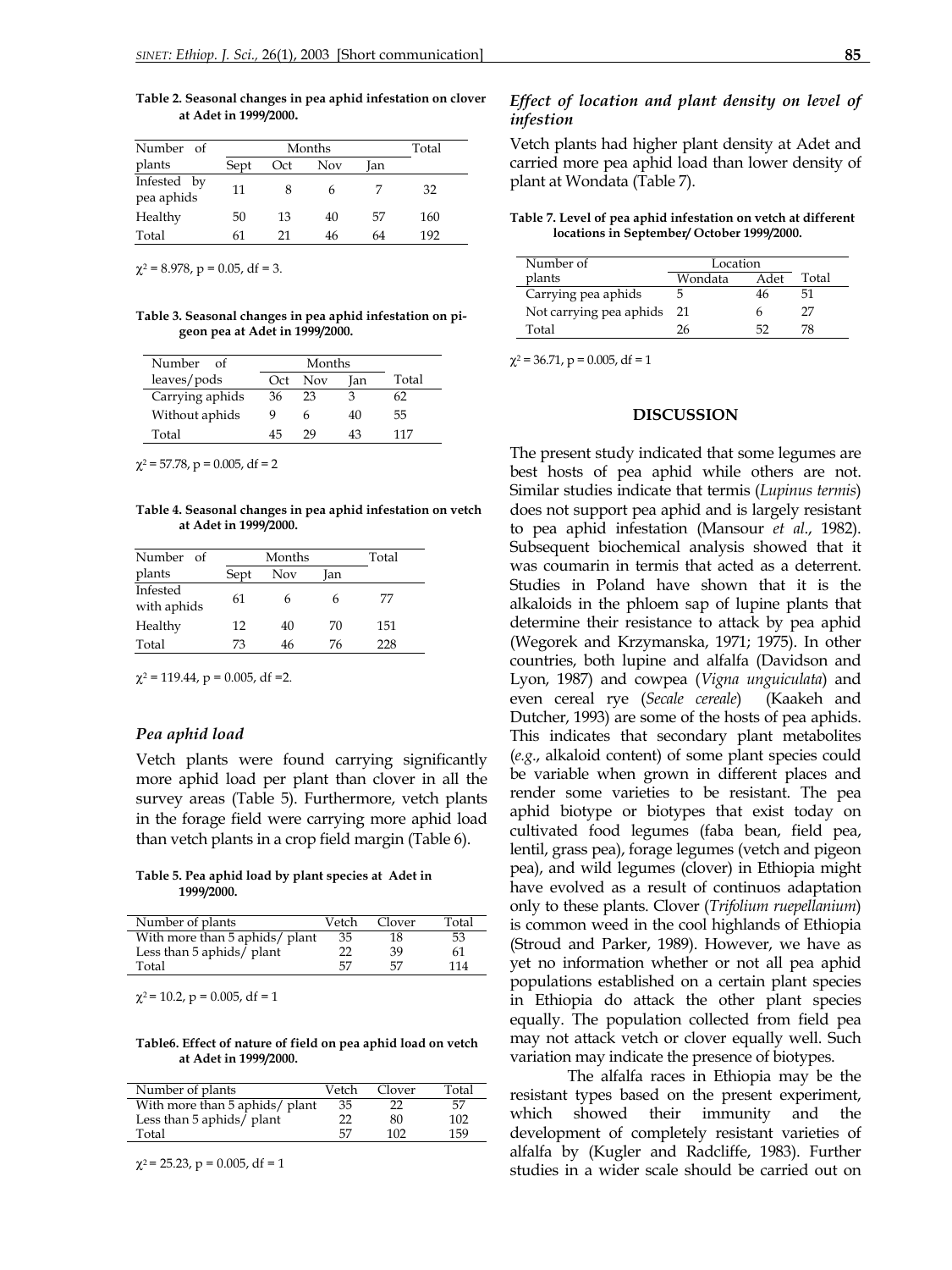alfalfa, lupine and other potential hosts to verify these findings. Pea aphids generally feed on leguminous plants, trees or annual herbs. They feed mostly on nitrogen rich food sources to be able to reproduce in great numbers in a short time. Plants of low protein-sugar ratio are resistant to pea aphid (Maltais and Auclair, 1957; Wegorek and Krzymanska, 1973; Nielsen and Lehman, 1980). There is negative relationship between reproductive rate of pea aphid and the ratio of sugars to amino acids (Febvay *et al*., 1988).

 In the case of perennial plants, pea aphid was consistently found only on perennial pigeon pea plants throughout most of the year. Earlier, Tsedeke Abate (1991) reported pea aphids attacking pigeon pea in the Upper Awash, Ethiopia. Pigeon pea is grown for livestock feed and soil conservation (gully stabilization). Despite its value, it is being a reservoir host plant of pea aphids. Sesbania (*Sesbania exaltata*) is also reported to host pea aphids (Kaakeh and Dutcher, 1993). However, pea aphids were not observed attacking sesbania (*Sesbania sesban*) at our study area.

 The observation of more pea aphid load on vetch at Adet could possibly be attributed to higher density of the plant per unit area. Vetch plants at Wondata are grown mixed with other field crops such as maize or other naturally occurring grasses and herbs (weeds) which might have a diluting effect on aphid population as well as become home for natural enemies that prey on aphids. This observation is in line with the reports of Wnuk and Wiech (1996) who indicated increasing spacing between plants significantly reduced pea aphid numbers per plant.

 The present study on seasonal changes of infestation showed that infestation levels were variable with time. In Japan clover plant sown in late April, aphids were found in late May and peaked in early July (Honda, 1989). In temperate areas, aphids in general including pea aphids, over-winter during winter at the egg stage (sexual forms); the winter eggs hatching in April to May when daily temperatures average 9 to 17<sup>o</sup>c (Abdulmadzhid, 1972). However, in New Zealand, only asexual forms (virginoparae) are found on lucerne throughout winter (Archibald, 1979). This is similar to our condition in Ethiopia where reproduction of aphids is always asexual (parthenogenetic) which continues all year round as long as food is available (Kemal Ali and Tadesse Gebremedhin, 1990). This shows that Ethiopia and New Zealand are more tropical than places where pea aphids pass the winter as eggs or full-fed nymphs under the remains of perennial leguminous plants (Abdulmadzhid, 1972).

 The all-year-round breeding of the pea aphid, as long as a host is available, in Ethiopia indicates that

they survive adverse conditions on a wide variety of alternate hosts, domestic or wild. During the main crop-growing season, they can survive on cultivated plants and forage legumes. They depend on field pea, faba bean, vetch and clover in the main season (June to October); on lentil, grass pea, vetch, clover and pigeon pea in the off-season (August to March). The inoculums remains throughout the dry season of April to May on perennial legumes such as pigeon pea and possibly other unidentified hosts. They can also continue breeding without break in places where small rains exist or irrigation schemes are practiced. Some of the food-legumes can easily grow in few numbers in the backyard during the dry season with some moisture. Aphids can breed on these plants. Further study is recommended to determine the real situation occurring all year round in a wider geographical area.

#### **ACKNOWLEDGEMENTS**

We extend our gratitude to the technical staff of Adet Research Centre, Entomology Section, especially Dereje Andarge, Mola Nigatu, Yihenew Awoke, Gebre Alamir and Birhane Assayehegne for their assistance in field studies. We are indebted to Fantahun Mengistu, Manager of Adet Centre, and Adet Centre as a whole, who provided transport for fieldwork. Department of Biology, Faculty of Science, Addis Ababa University, provided financial support for the study.

#### **REFERENCES**

- 1. Abdulmadzhid, A.A. (1972). The biological characteristics of the pea aphid. *Rastitelna Zashchita*  **20**(12)**:**10–13.
- 2. Amare Andarge and Adisu Birhan (1998). Research on insect pests and diseases in North Shewa. *Agricultural Research and Technology Transfer Attempts and Achievements in Northern Ethiopia*. Proceedings of the fourth technology generation, transfer and gap analysis workshop, 18–21 March 1997, Bahir Dar, Ethiopia, pp. 140–155, (Beyene Seboka and Abera Deresa, eds). Ethiopian Agricultural Research Organization (EARO), Addis Ababa, Ethiopia.
- 3. Archibald, R.D. (1979). Some observation on the hosts and distribution of pea aphid, *Acyrthosiphon pisum* (Homoptera: Aphididae), during its establishment in New Zealand. *New Zealand Entomologist* **7**(1)**:**86.
- 4. Autrique, A., Stary, P. and Ntahimpera, L (1989). Biological control of pest aphids by hymenopterous parasitoids in Burundi. *FAO Plant Protection Bulletin* **37**(2)**:**71–76.
- 5. Bournoville, R., Smon, J.C., Badenhausser, I., Girousse, C., Guilloux, T. and Andres, S. (2000).